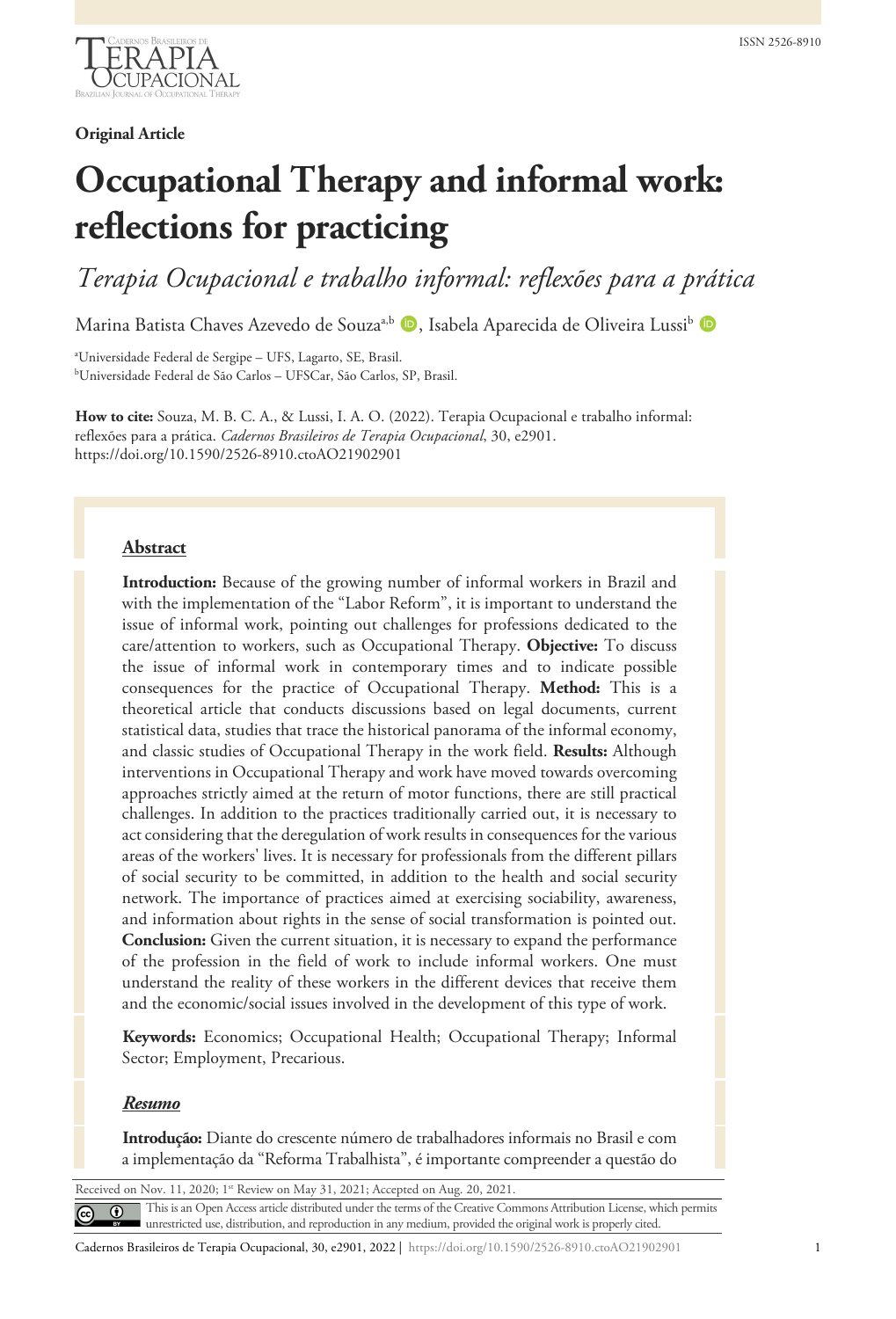trabalho informal, apontando desafios para profissões que se dedicam ao cuidado e atenção ao trabalhador, como a Terapia Ocupacional. **Objetivo:** Discutir a questão do trabalho informal na contemporaneidade e indicar possíveis desdobramentos para a prática da Terapia Ocupacional. **Método:** Trata-se de um artigo teórico que realiza discussões a partir de documentos legais, dados estatísticos atuais sobre o assunto, estudos que traçam o panorama histórico da economia informal e estudos clássicos da Terapia Ocupacional no campo do trabalho. **Resultados:** Apesar das intervenções em Terapia Ocupacionale trabalho terem caminhado para a superação de abordagens estritamente voltadas ao retorno das funções motoras, ainda existem desafios práticos colocados para a profissão. Para além das práticas tradicionalmente realizadas, apontase a necessidade de se atuar considerando que a desregulamentação do trabalho acarreta desdobramento para os diversos âmbitos da vida dos trabalhadores. Para que as atuações alcancem o trabalhador informal, é necessário o comprometimento dos profissionais dos diversos pilares da seguridade social, para além da rede de saúde e da previdência. Aponta-se a importância das práticas voltadas ao exercício da sociabilidade, conscientização e informação sobre direitos no sentido da transformação social. **Conclusão:** Diante da atual conjuntura, é necessário ampliar a atuação da profissão no campo do trabalho para contemplar os trabalhadores informais. Deve-se compreender a realidade desses trabalhadores, os diversos dispositivos que os recebem e as questões econômicas/sociais envolvidas no desenvolvimento desse tipo de trabalho.

**Palavras-chave:** Economia, Saúde do Trabalhador, Terapia Ocupacional, Setor Informal, Emprego Precário.

## **Introduction**

Informality rates reached 41.4% of the total workforce in 2019 in Brazil, unprecedented numbers that will be part of the country's history. The Brazilian worker has been engaging in informal work, whether calling a self-employed worker/entrepreneur or performing any work activity without a formal relationship with a contractor (Silveira & Alvarenga, 2019).

The International Labor Organization (ILO) clarifies that the inequalities and vulnerabilities of developing countries are directly linked to the high number of informal workers in these places. Thus, the more formalized work, the greater the possibilities of reducing social inequality indices, since unregulated jobs are precarious due to the lack of social protection for them (Organização Internacional do Trabalho, 2002).

In Brazil, labor rights are established through formal employment contracts, most of the time, included in the Consolidation of Labor Laws (*Consolidação das Leis Trabalhistas* - CLT), the largest and most recognized system of labor rights in the country. Formal contracts seek to ensure that, even when performing a work activity that can be notoriously precarious<sup>[1](#page-0-0)</sup>, the worker has the right to access

<sup>1</sup> The precariousness concept developed by Vargas (2016) is used here. According to this perspective, precarious work activity is always precarious in something: social status of work and presence/absence of labor rights; objective work conditions such as the work environment and the instruments used; and subjective work conditions. As such, not every precarious work activity is necessarily informal work. However, based on this reflection, all informal work activity in Brazil is precarious. The absence of a formal employment relationship necessarily restricts workers' labor rights and social protection (precariousness in terms of social work conditions).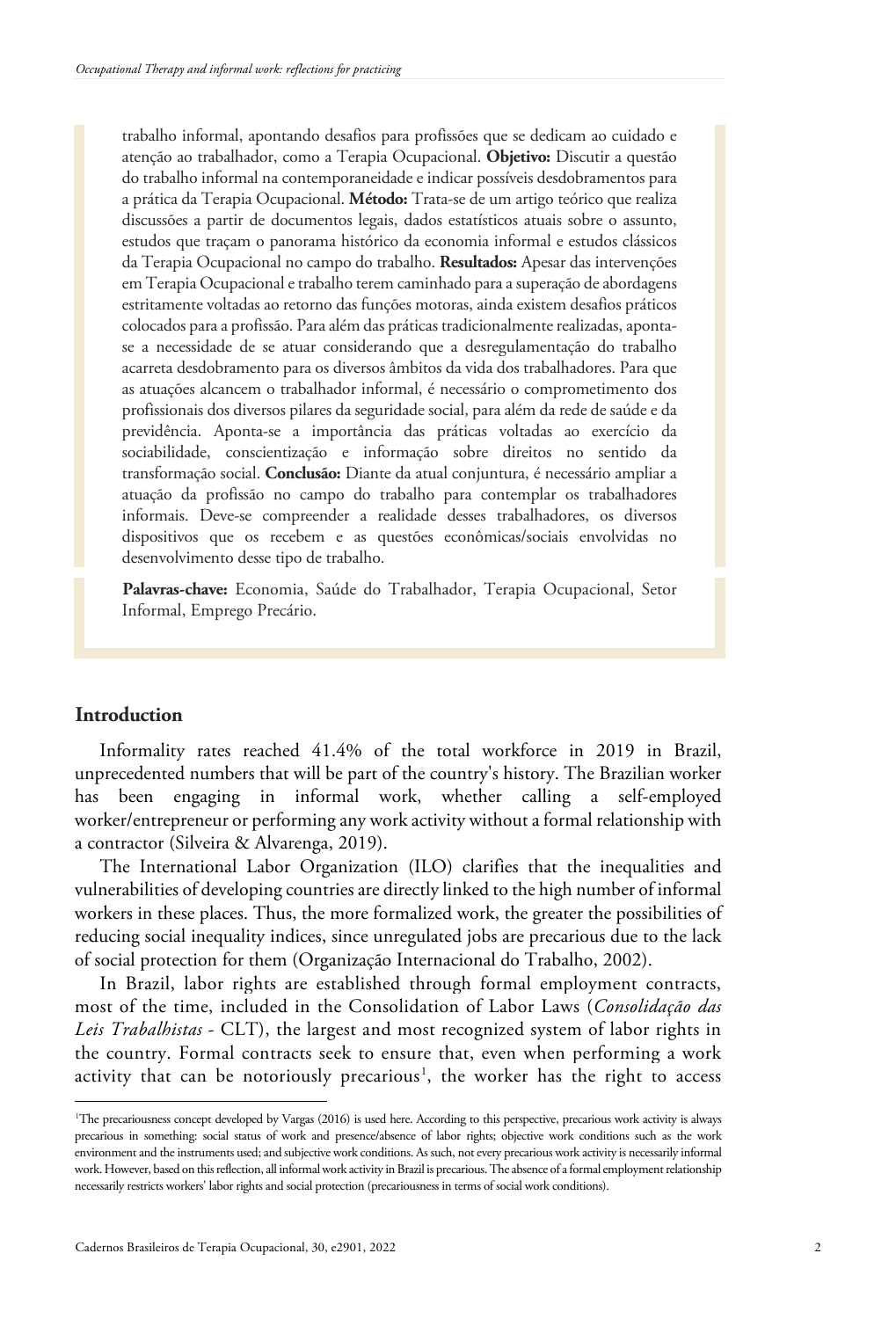financial benefits and pension programs. However, the concept of informality at work will depend on the geographic location in which it is analyzed, an aspect that will be clarified in a later topic.

Regarding the advances in informality in Brazil, in 2017, the "Labor Reform" was implemented through Law number 13.467/2017. The law changes 201 points of the CLT (Brasil, 2017). According to Krein (2018, p. 78), the main purpose of implementing such changes was "to legalize practices that already exist in the labor market and to enable a new 'menu' of options for employers to manage the workforce following their needs".

The Labor Reform was approved in the government of interim president Michel Temer, and contributes to the existence of atypical contracts, intensifying the precariousness of work. The approval of this law encourages informal work in Brazil. Another important point for the start of the precariousness of work was the dissolution of the former Ministry of Labor, in 2019, which weakened inspections of illegal work. In Brazil, there is the availability of "[...] a new range of open possibilities that mean cheaper ways of hiring employers and more vulnerable to workers" (Krein, 2018, p. 88).

Continuing with proposals that change employment contracts and modify rights, in 2019, the federal government announced Provisional Measure (*Medida Provisória* - MP) number 905/2019 (Brasil, 2019). The government speech stated that the MP had the objective of implementing a program that sought to encourage the hiring of young people between 18 and 29 years old, called "Green and Yellow" (Cavallini, 2019). In exchange for the contracts, the contracting companies would pay fewer taxes and labor charges. However, the rules that would guarantee the employability of young people were not clarified and the Provisional Measure interferes with rights such as working hours and unemployment insurance and removes the requirement for registration of some professions. After manifestations by the oppositions, the current president of the country revoked the MP, on March 30, 2020. The revocation does not invalidate the employment contracts signed during the MP's validity period; however, the MP cannot be applied to contracts made after April 20<sup>th</sup> (Salati, 2020).

The approval of laws such as the Labor Reform and the implementation of provisional measures that restrict labor rights are presented as artifices of the current Brazilian administration to discourage formalized work and "cheap" workers. The justifications mentioned by government officials are based on the idea that offers more employment opportunities, the burden on labor rights must be reduced.

Given the above, we believe that new questions may be posed for the performance of professions dedicated to thinking about the resolution of the impacts of contemporary work on workers' lives, that is, their care and comprehensive care. It is necessary to discuss the direction of professional actions because of a situation full of reforms and strategies that circumvent labor legislation and provide opportunities for informal, precarious, and unfair jobs.

As occupational therapists, we point out that the work dimension permeates our profession in important ways and different ways. We emphasize that the profession's legislation allows it to intervene extensively in health, education, welfare, and social assistance devices. Therefore, we believe that carrying out such reflection based on this profession is a powerful trigger for thinking about contemporary professional practices aimed at workers.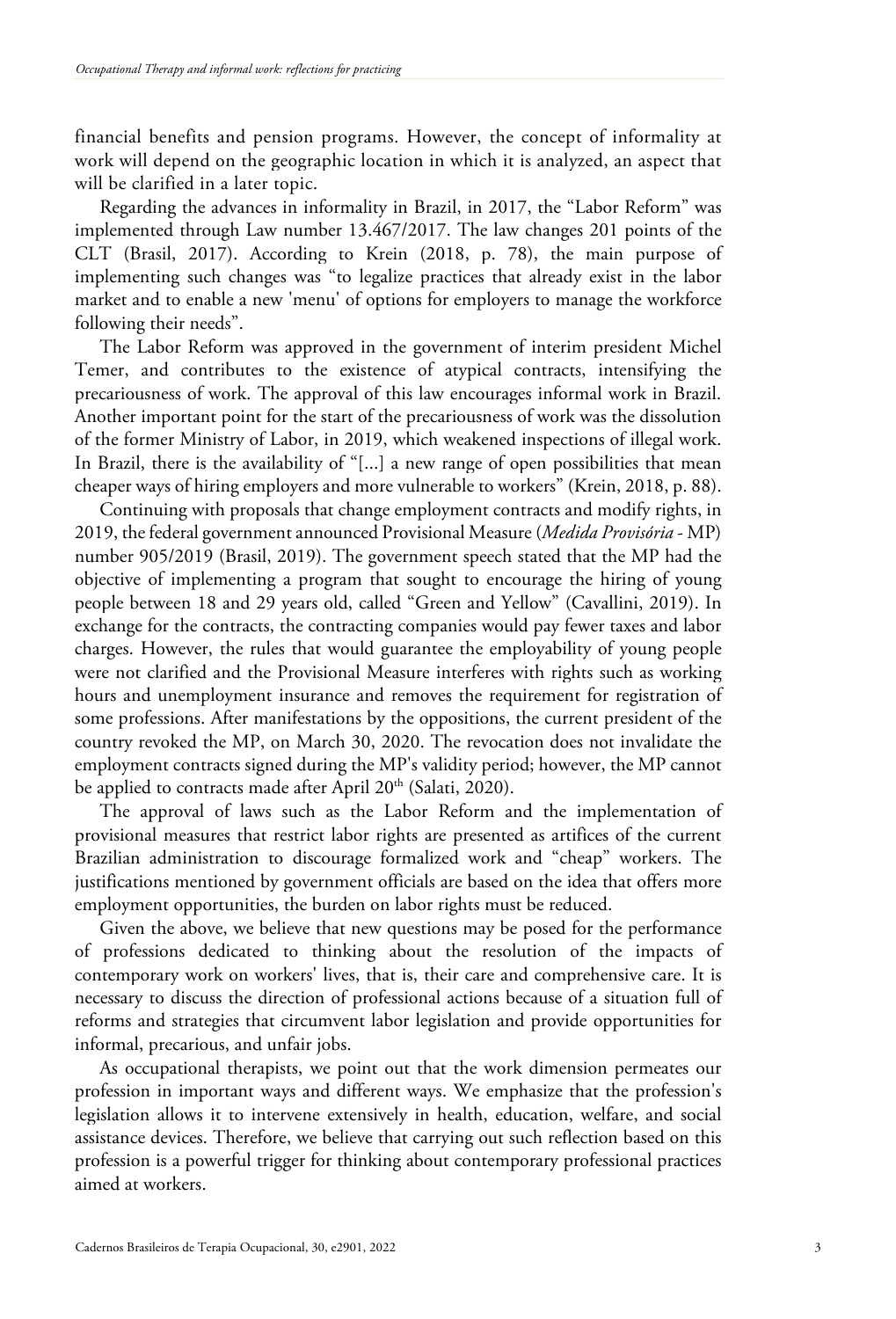Traditionally, the work of occupational therapists with workers takes place through insertion in the worker's health area, especially in the Unified Health System (*Sistema Único de Saúde - SUS)*. Occupational therapists use specific knowledge and practices developed during the training process and form health teams to prevent diseases in the workplace, carrying out surveillance actions, health education, quality of life, and professional rehabilitation, privileging that activities are carried out following the worker's wishes and possibilities (Nascimento & Souza, 2018). However, we believe that the deregulation of work and its implications for workers are subject to several and new consequences for the practice of Occupational Therapy.

It is up to occupational therapists to intervene in and through all types and places of work, not just considering the formalized one. Therefore, we understand that professional practices aimed at comprehensive care for informal workers necessarily go beyond the context of the health sector and its devices. We understand that the scarcity of rights presented by contemporary work contracts, prolonged unemployment, and the various types of precariousness are aspects that justify the need to increase the range of Occupational Therapy activities in the work area. Occupational Therapy practices are dedicated to understanding people's lives and activities, intervening in and through them – in this case, the focus is on workers and informal work activities. The occupational therapist must make efforts to meet the daily or occupational needs of workers.

In order to justify the academic relevance and importance of the elaboration of this theoretical article, we carried out a search in all national Occupational Therapy journals: *Cadernos Brasileiros de Terapia Ocupacional, Revista de Terapia Ocupacional of USP, Revista Interinstitucional Brasileira de Terapia Ocupacional* and *Revista Baiana de Terapia Ocupacional*. We used the descriptors "occupational therapy" and "informal work". The journal *Cadernos Brasileiros de Terapia Ocupacional* presented 01 article; the *Revista de Terapia Ocupacional* of USP, 08 articles. However, none of the studies from the searches actually deal with the theme of informal work, nor do they reflect on informality and its consequences.

Regarding the search in journals, it is important to emphasize that the system for scanning scientific journal sites does not have an evolved technology like in the indexed database systems, normally used in the preparation of systematic reviews. The search section of journal sites has limited refinement, which may justify the number of articles that return from the searches but do not relate to the descriptors. We did not perform a manual search on journal websites to systematize the literature on the subject, but rather to justify the need and scientific relevance of the study.

Given the above, the article aims to discuss the issue of informal work in contemporary times and indicate possible consequences of this issue for Occupational Therapy. For the theoretical discussion, we used legal documents, current statistical data on the subject, studies that trace the historical panorama of the informal economy, and classic studies of Occupational Therapy in the field of work.

## **Informal Work Over the Decades: Terminologies and Concepts**

We will demonstrate here that the concept of informal work will directly depend on factors such as the region under investigation and the socio-historical processes to which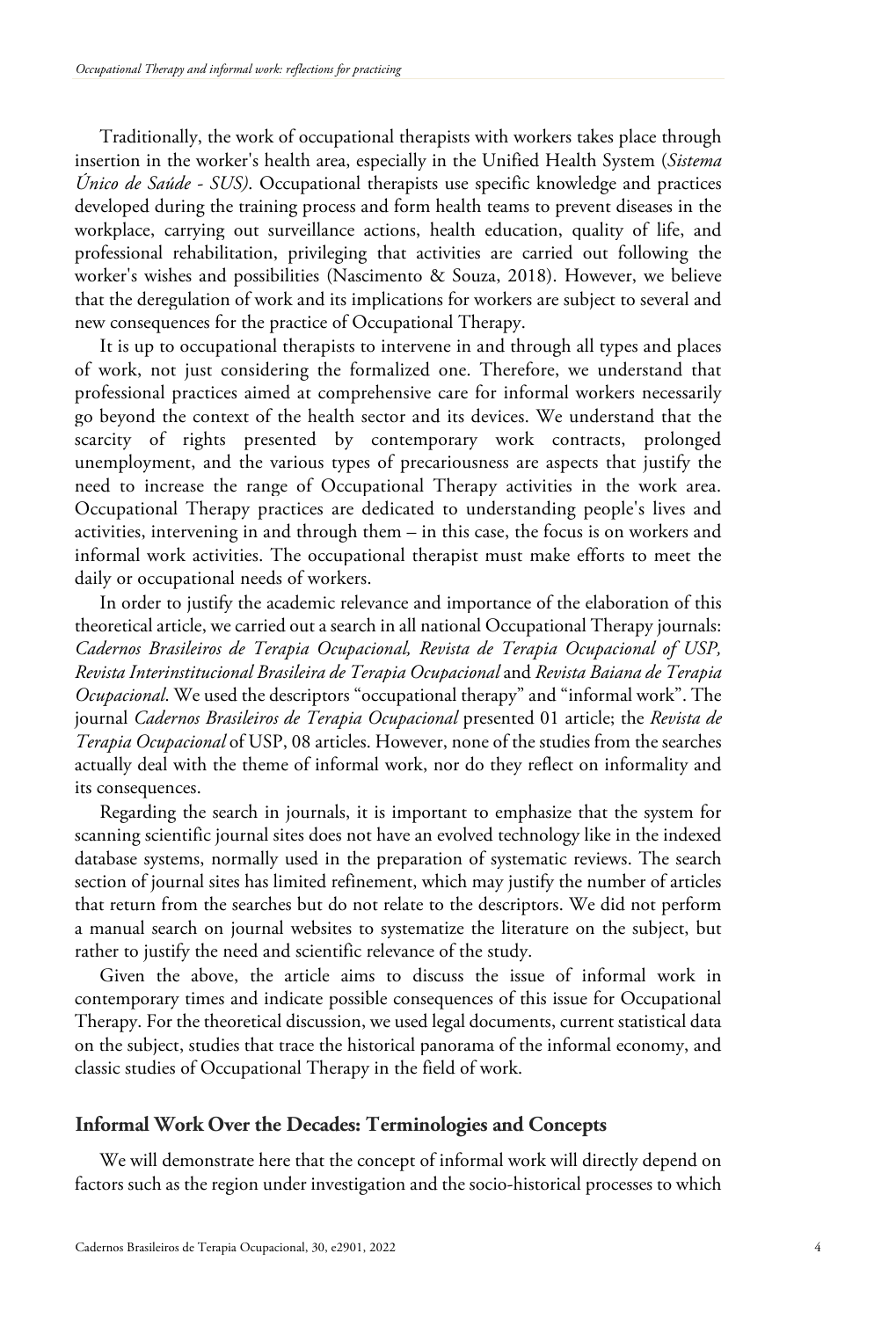it refers. Thus, it will depend on cultural and historical contexts, laws, and regulations of the place where the phenomenon is studied and even on the differences between the professional categories of informal workers that will be analyzed.

First, informal work must be understood **regionally**, that is, according to the understanding of each country or region, about what are formal employment contracts in that area. Only with an understanding of what "formality" is or what is considered "typical employment contracts" in a given region, it is possible to describe the informal work (Noronha, 2003).

Another important point for understanding the concept of informal work is to understand its transformation over the decades, based on **historical processes**. During the 1960s and 1970s, informal work was considered to belong to a so-called "informal sector" and that was directly linked to the group of illegal and criminal activities. There was a direct relationship between informality, groups in poverty, and marginality (Lima & Soares, 2002).

In the 1970s, neoliberalist justifications for the existence of informal work in the capitalist system were based on the explanation that this type of work was the result of a "residual unemployment" that had accidentally happened during the industrialization process, is strictly linked to a population considered as "industrial reserve army". Such perspective had the hypothesis that this army would be absorbed by the formal work, as the industrialization processes were completed. In this historical moment, informal work was explained: "in terms of incomplete industrialization, underdevelopment, the result of urbanization that has not yet been completed industrialization" (Lima, 2013, p. 3).

With the issue of structural unemployment raised with greater emphasis from the 1990s onwards, the population previously referred to as "residual unemployment" or "industrial reserve army" was not fully incorporated into the formal capitalist system. Informal labor was not absorbed into the economic system; however, it was incorporated into capitalism, as it came to be used by large contractors as cheap labor. The capitalist system only works with informality, as this type of work helps to regulate the system.

New neoliberal responses were also put forward to justify the permanence of structural unemployment and informal work under capitalism. Such justifications were based on the idea that the informal worker has advantages: since he is free, he decides his future and, therefore, is responsible for his failures and his work opportunities:

> Professional careers were disrupted, and jobs and qualifications disappeared. Requalification has become the watchword, with a new profile of the desirable worker: being flexible to new learning, being willing to assume different functional positions in the company, mobile, being able to be spatially dislocated according to needs, and entrepreneur, seeking solutions within the work process making it leaner and increasing productivity (Lima & Junior, 2018, p. 34).

With the enhancement of a new worker profile in modern society, informal work is no longer strictly linked to marginality. It starts to be articulated with positive ideas, through the concept of "self-employment" and "entrepreneurship", concepts that try to disseminate the advantages of being "self-employed" and "owner of their own business".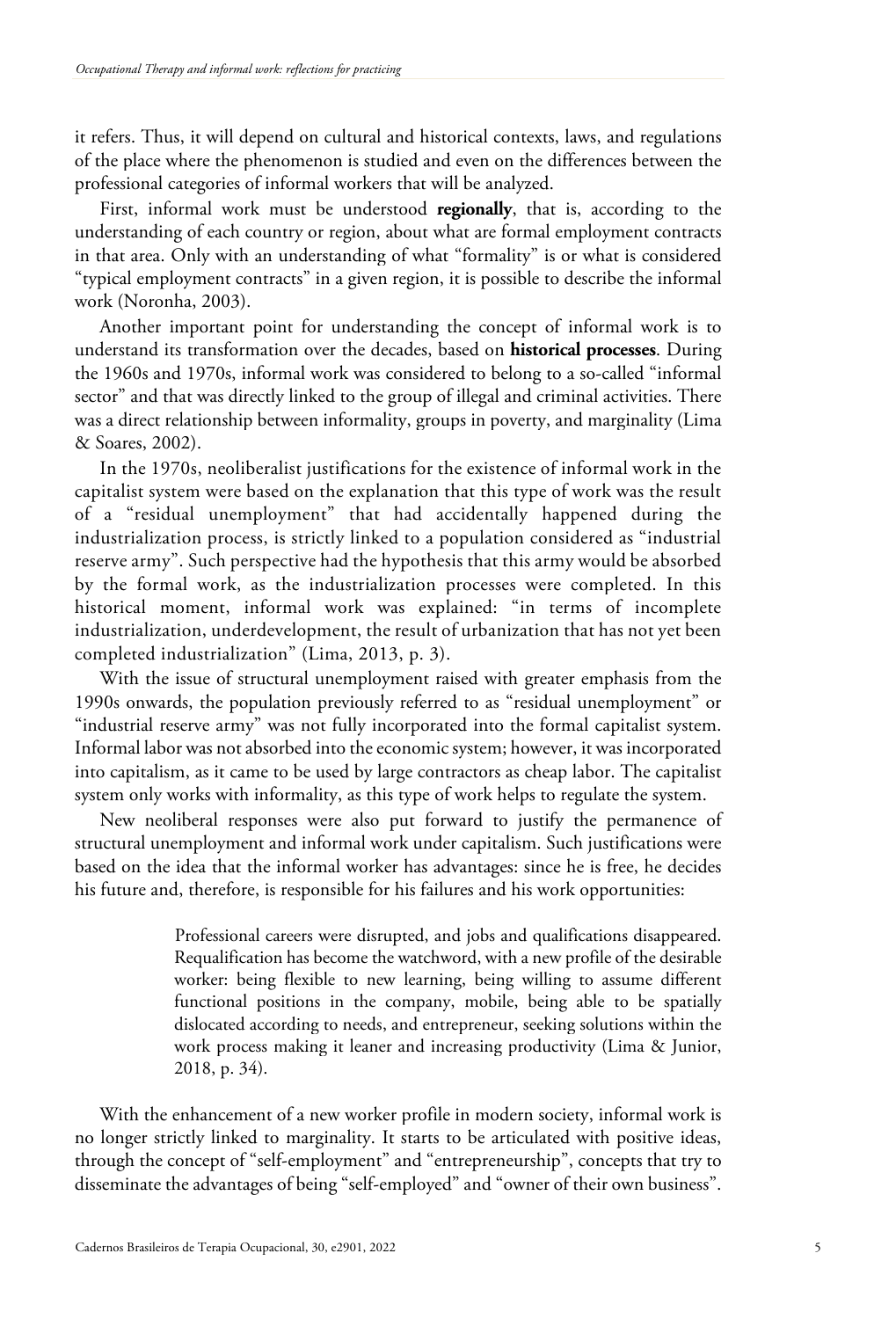Neoliberalism induces the thought that it is the worker's responsibility to leave the unemployment situation and that it is up to him to build his work opportunity. From this perspective, the "informal worker", previously linked only to poverty, was replaced by a person who, theoretically, is independent of formal contracts and sees a certain advantage in this.

However, with such justification, there is a tendency to neglect the importance of social protection and workers' rights guaranteed through formal employment contracts. The Welfare State, understood as a political organization focused on providing access to basic services and rights and which proposes to provide care strategies mainly for those who have the least means necessary for survival, is now seen as unnecessary and Public policies adopt a new logic for action. Thus, the Government and its policies no longer have the objective of benefiting people in poverty, as they concentrate efforts on encouraging the population to obtain the means to take care of itself (Goldberg, 2014).

> Unemployment, inequalities, precariousness, and poverty are now seen not only as issues that must be dealt with by the individual but also as a result of their individual "failure" (Lima & Junior, 2018, p. 34, quotes from the authors).

Having explained that the concepts of "formal" and "informal" are linked to issues of locality (what is formal and informal in each place in the world) and temporality/historical context (transformations in the idea of what is informal throughout the time), the possible theoretical implications of choosing to use concepts such as the informal sector, informal economy or informal work are now explained in studies on informality at work. Although they are sometimes used as synonyms in studies, these concepts are directed to different perspectives.

To simplify the discussion so that this text does not extend around definitions, we point out that the adjective informal can be used in three main ways: a) as an informal sector, which refers to informal activities within a sector and that is part of a production chain; b) informal economy, aimed at understanding informal work as an economic activity that is not taxed; and c) informal work, considered an activity that goes between the lawful and the unlawful, the regulation and non-regulation of public authorities, but legitimate. There is no consensus among researchers and scholars on this topic about the best term or concept to designate work activities considered informal (Pamplona, 2013).

However, based on the understanding that the population that worked informally was not simply residual, in 2002, the ILO stated that informality is part of the dynamics of capitalism and permanently replaced the term "informal sector" with "informal economy", indicating the importance of using the latter over the former. Furthermore, it begins to understand the informality processes at work as a "new informality"[2](#page-5-0) . The new informality is put forward to assert that informality now integrates the capitalist economic system in an interdependent manner (Organização Internacional do Trabalho, 2002).

<span id="page-5-0"></span><sup>&</sup>lt;sup>2</sup> The "new informality" incorporates into informal work the dynamics of globalized capitalism, both in developed countries and in those considered to be developing. This concept refers to "changes related to economic deregulation, the flexibilization of labor relations and the deterritorialization of production and the internationalization of markets, in which the relations between the formal economy and the informal economy form a continuum with imprecise borders" (Lima, 2013, p. 330, our translation).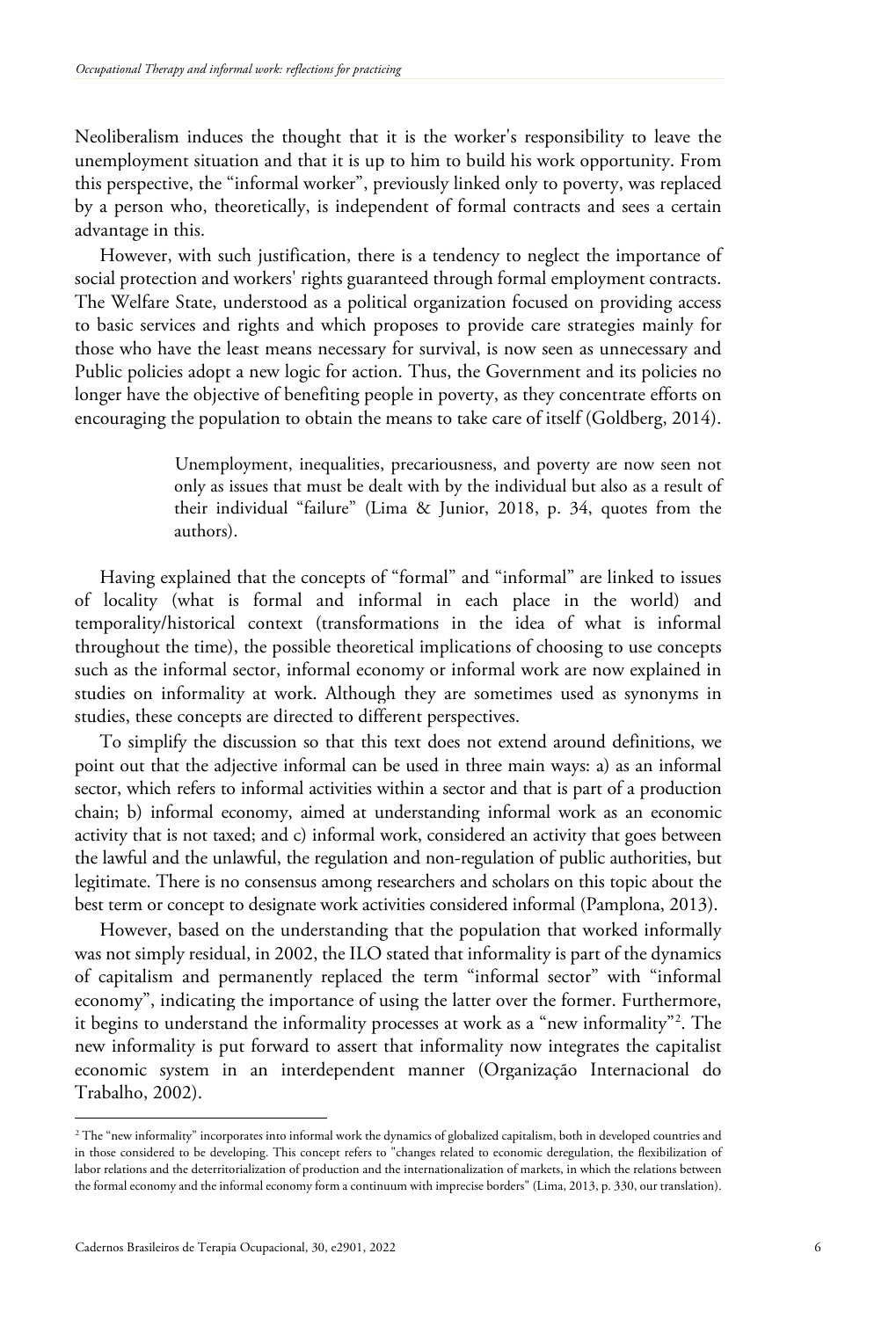In this sense, the existence of a relationship of tension between informality and the capitalist economic system is pointed out, because, while capitalism is hostage to the cheap labor of informal work, the same system can despise this type of work activity. The contempt or valuation of informal work by the institutions that make up the system has an opportunist nature, as it will depend on how much the merchandise or service will benefit these institutions (Misse, 2006).

Thus, there are several options to understand the informal, whether linking it to social vulnerability, unemployment, legality, criminality, flexibility, and entrepreneurship, or even the absence of regulation or social rights. However, regardless of the concept and term used, the informal etymologically refers to something that has no form. The lack of consensus or precision when describing informal work situations by itself expresses the condition of people who work informally (Cerqueira, 2017).

Although other nomenclatures and perspectives are used that seek to alleviate the precarious and unequal effects that this employment relationship has historically carried, it is considered that encouraging work that lacks rights and social protection is to support activities that can offer significant damage to the lives of the workers involved. A survey developed by the Perseu Abramo Foundation points out that:

> This discourse of such entrepreneurship is one more form of the precariousness of work. This happens to workers in the suburbs, who are far from commercial centers and need to deal with the job market without any rights. This entrepreneur's discourse is for the State not having responsibility for public employment and income policies (Rede Brasil Atual, 2019).

Given this problematization, promoting the liberalization and flexibilization of bonds, presenting them as an alternative to the structural unemployment that affects capitalism, a traditionally excluding system, is a risk not only to health but to all dimensions of workers' lives.

It is also important to add that the flexibilization of work associated with the use of information and communication technologies (ICT) has been helping to disseminate work carried out through digital platforms or "smartphone applications", a process called by some authors as "labourization" or "platform capitalism". It is a new guise for the problem of outsourcing and intermittency.

Although from the perspective of legislation, work on platforms is currently considered informal, it is clear that the absence of legislation on it is deliberate by the companies, which seek to be free from the costs of protective responsibilities related to workers' rights. This activity has characteristics that would justify obtaining rights, as companies determine who will work, how much and when they will be paid for the work, what will be done, and even a grading system for clients. These and other aspects of the activity demonstrate that app workers are, in fact, salaried workers in disguise. In addition to not having the right to employee benefits, workers do not have the financial conditions to defend themselves in court due to the great economic and political influence of the companies that command the platforms (Souza, 2020). Thus, it is a mistake to discuss informality and work without critically analyzing those involved and the relationships and links between them, a necessary analysis to understand whether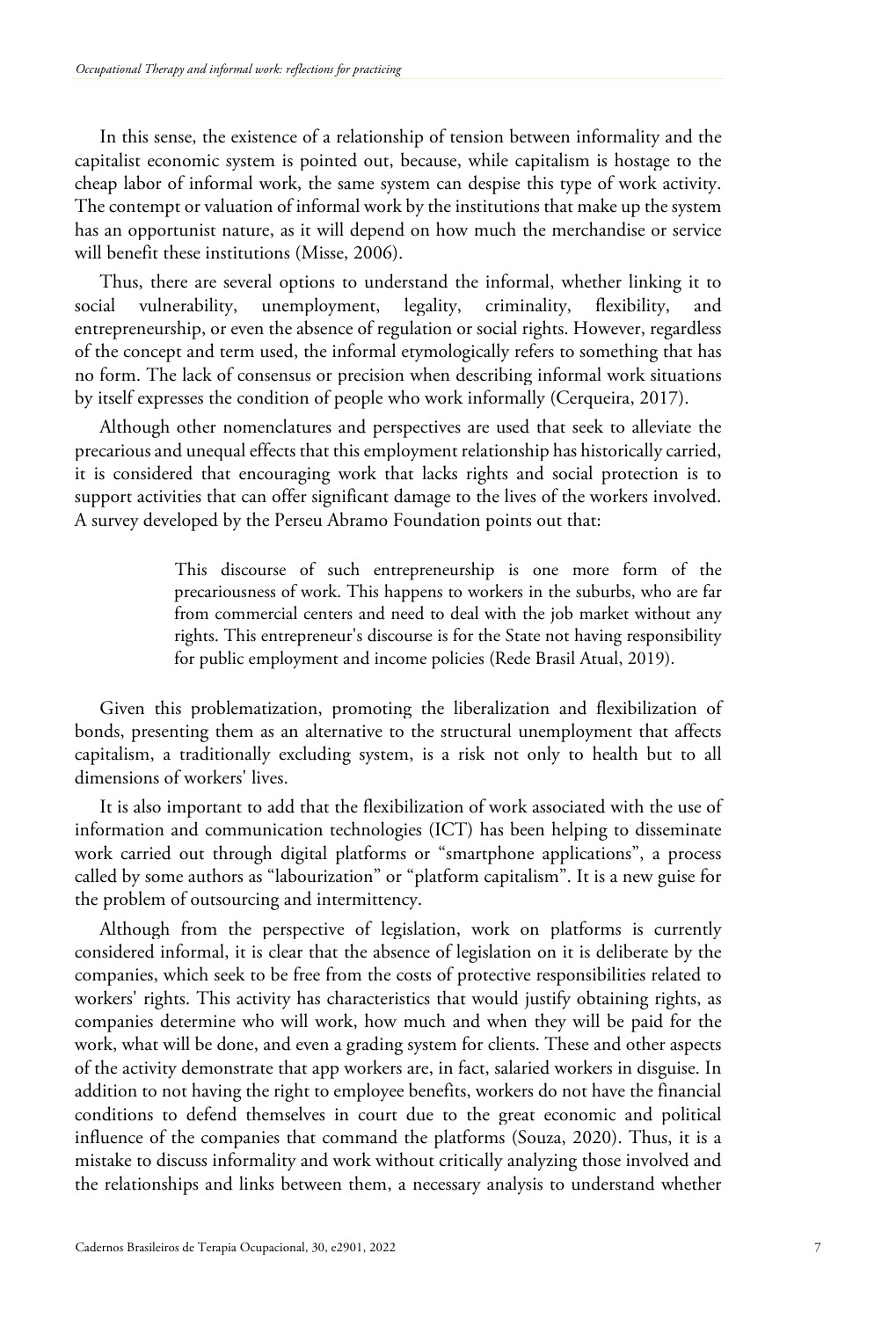formalization does not happen just because it does not interest the owners of capital. Many informalities are the result of successful strategies to circumvent labor legislation.

# **Occupational Therapy and Workers: from the Beginning to the Contemporary**

The arrival of Occupational Therapy in Brazil - a profession that traditionally arises in the United States - was marked by influences from the characteristics of the profession's founders. However, the profession has changed over time and has built theories and models of action aimed at Brazilian social and cultural needs. The purpose of rescuing here a little of the history of the profession is to understand how issues of work and workers were perceived over the years in Occupational Therapy. We will demonstrate below that the very emergence of Occupational Therapy takes place in the care and attention of the worker and is transformed from historical events, facing challenges in contemporary times.

We explain here two classic perspectives that try to delve deeper into the history of Occupational Therapy. The first of them tells that Occupational Therapy began in the United States, in 1915, with the foundation of the first school to teach Occupational Therapy in Chicago. Afterward, the "National Society for the Promotion of Occupational Therapy" was founded in 1917. The researchers are dedicated to telling this story quote some founders of the profession, such as Danton, Slagle, Barton, Johnson, and Kidner, explaining the concern of these pioneers with the scientificization of the profession and with the recognition of Occupational Therapy (Monzeli, 2019).

The actions that culminated in the foundation of a school to teach Occupational Therapy and a National Society for Occupational Therapy were based on the physical consequences of the First World War. From that moment on, it is said that the actions in Occupational Therapy were aimed at war soldiers and were based on the valorization of techniques that restored bodily movements lost in combat. The objective was to provide a return to work and the insertion of soldiers in other functions, based on the strong influence of the positivist current (Pinto, 1990).

On the other hand, some authors say that the emergence of Occupational Therapy occurred from another perspective. This perspective on history comes mainly from feminist studies on Occupational Therapy, which point to women as protagonists in the history of the profession (such as Adams, Lathrop, and Slagle). However, due to a need to increase the scientific rigor of the profession, their ideas were downsized and replaced by those mentioned above. Based on ideas by Lathrop and Adams, developed at Hull House<sup>[3](#page-7-0)</sup> since 1908, Slagle initially helped to think about Occupational Therapy in a social, critical, and community way (Monzeli, 2019; Melo, 2015).

In Brazil, the first Occupational Therapy service was founded operated at the Hospital das Clínicas of the University of São Paulo and briefly treated injured workers

<span id="page-7-0"></span><sup>&</sup>lt;sup>3</sup> Hull House was created in Chicago in 1889 by Jane Addams and Ellen Gates Starr, who were socialists and social activists. The purpose of Hull House was to receive immigrants who arrived with difficulties from various parts of the European continent. This institution was focused on expanding women's social participation in different fields to strengthen a female political force (Melo, 2015; Jara, 2011). "The Hull House activists have held several strategic positions in public and private institutions with the aim of promoting social rights to all groups, especially marginalized groups subjected to controversial actions of the State such as immigrants" (Melo, 2015, p. 27).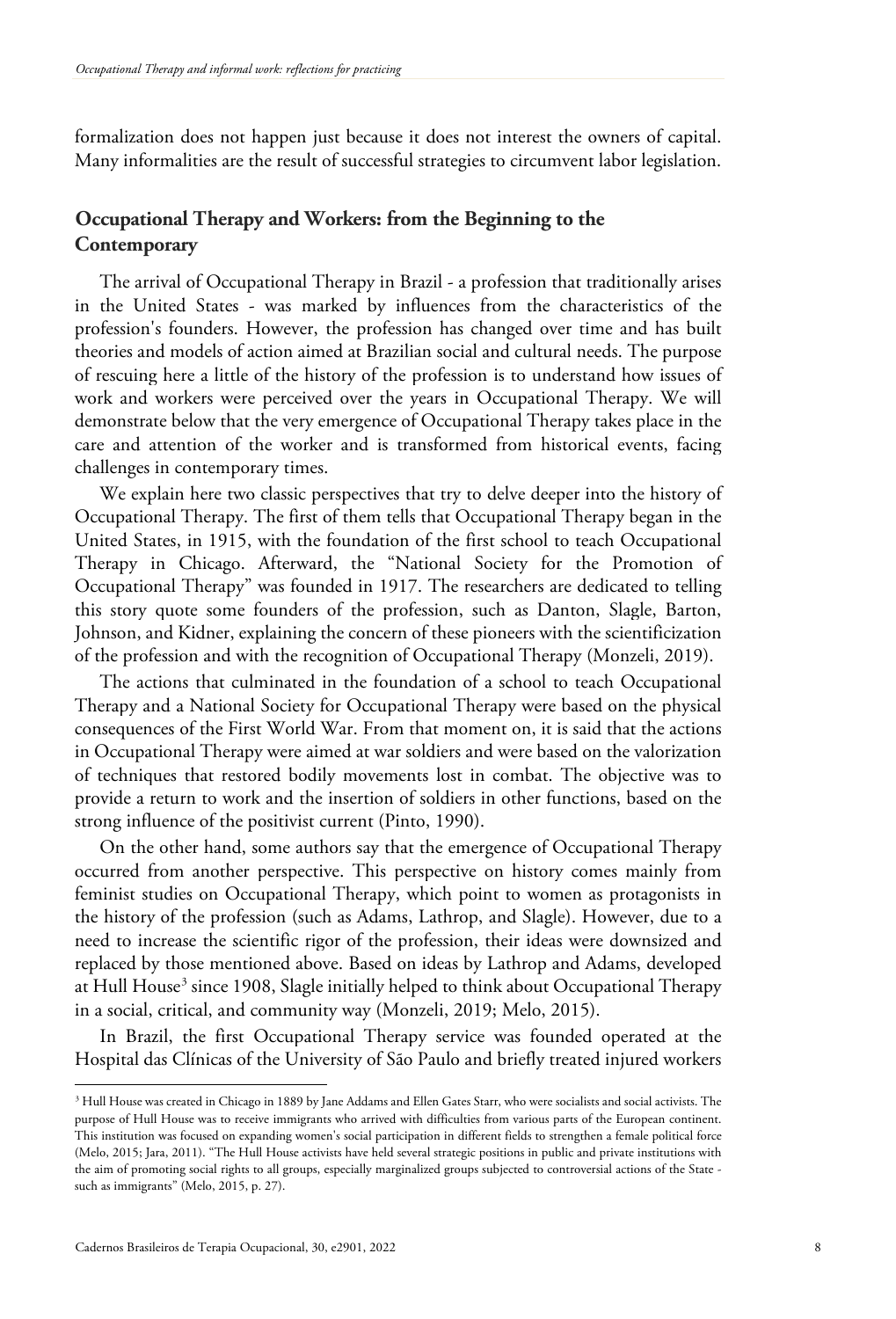who needed to recover physically to return to their productive activities. In this context, specific physical rehabilitation techniques were used (Lancman, 2004). With this context, we intend to point out that interventions aimed at work issues, for Occupational Therapy, date from the beginning of the profession, both in the world and in Brazil. The profession arises from work and to solve problems arising from work.

From the construction of movements for the democratization of health that took place in Brazil, mainly in the 1970s, called Health Reform, Occupational Therapy was one of the professions that changed its practices related to work issues. The Health Reform changed the practices of many professions, which were renewed, centered on a context that, at the time, was called worker's health (Gomez et al., 2018).

Workers' health, in general, emerged from reflections on collective health, carried out through Marxist currents that problematized working conditions and disseminated the importance of worrying - before intervening in the face of pathologies caused by work, as did the Occupational Medicine – with work environments and bonds, in the sense of preventing illnesses (Santana & Silva, 2008).

With the advent of the Unified Health System in Brazil, in 1990, the National Network for Comprehensive Care for Workers' Health (*Rede Nacional de Atenção Integral à Saúde do Trabalhador* - RENAST) emerged in 2002. RENAST became responsible mainly for surveillance, health promotion, and prevention of diseases, in work environments, in the Brazilian public health system (Brasil, 2009). Occupational therapists started to be inserted in the RENAST devices and the health teams; it was from this insertion that practices began to consider health as dependent on working conditions, understanding that one only changes along with the other (Lancman, 2004).

However, we point out here the important role of Occupational Therapy in the Brazilian Social Security system, since 1999, through the Professional Rehabilitation Program (*Programa de Reabilitação Profissional* - PRP) (Brasil, 1999) [4](#page-8-0) . It is important to emphasize that occupational therapists do not carry out health practices in these spaces (Bregalda & Lopes 2013). Thus, it is clear that the profession's actions in the labor issues in Brazil have not been restricted to the health sector and its devices for a long time.

In the first decade of the 2000s, we indicated an emphasis on Occupational Therapy practices aimed at work and income generation groups, as well as cooperatives. The objective of these practices has been to provide the inclusion in the work of people with psychological distress, who do not have legislation to do so (Lussi et al., 2010), and the work of the occupational therapist is not based on specific health interventions, although there is the link between work generation groups and health devices.

Also the Occupational Therapy and professional actions aimed at understanding work and the worker, we can mention the contributions of the profession in the insertion of the homeless population into work or even in the search for more worthy trajectories of income supplementation, through provisions of the Unified Social Assistance System (*Sistema Único de Assistência Social* - SUAS) and educational institutions (Lopes et al., 2014). However, these devices are not specialized in understanding the environments, bonds, and working conditions, as they aim to offer

<span id="page-8-0"></span><sup>4</sup> The Professional Rehabilitation Program is promoted by the Brazilian Social Security Institute and aims to guide, insert, or reinsert workers in the labor market. Insertion begins when there is a stabilized and/or long-term labor restriction, caused by some type of illness (related or not to work activity) and works through some steps that are, above all, based on increasing the education of workers and on expansion of the range of possibilities in the labor market (Brasil, 1999).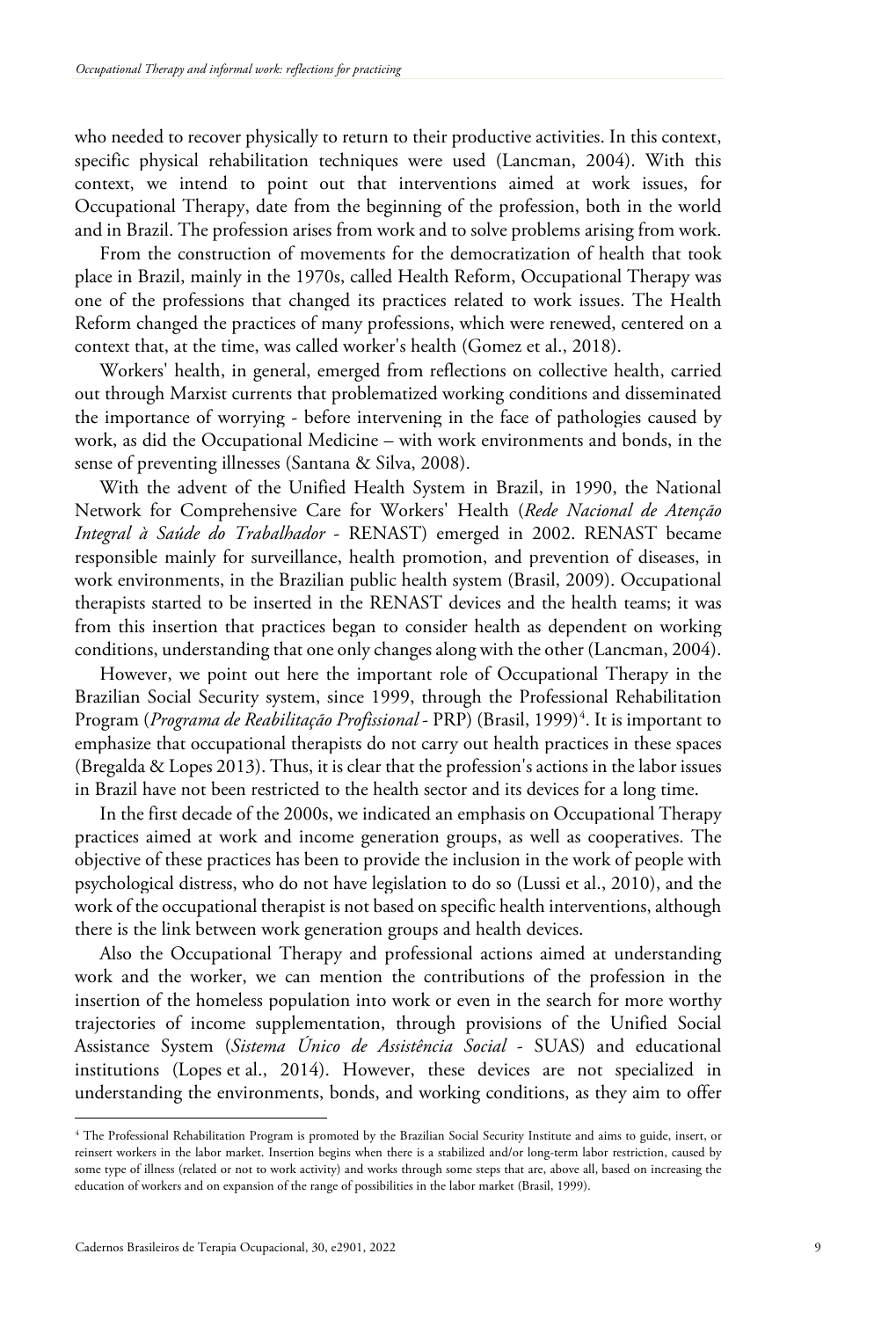programs, projects, services, and benefits to individuals and families in situations of social vulnerability, a situation that does not apply to all workers informal.

The practices mentioned above clearly demonstrate that the role of the profession with workers for a long time has not been restricted to those who specifically focused on the recovery of bodily movements and physical health. However, these have not been addressing the complexity of informal workers either.

We consider that, despite the health area having been, in Brazil and the world, very important for the consolidation of Occupational Therapy as a profession, we argue that the profession is both due to its diverse historical constitution and to the transformations that practices have undergone over the decades ‒ it is not strictly focused on the subjects' health needs. Occupational therapy is dedicated to understanding people's lives and daily lives, as well as the issues surrounding these dimensions, which permeate the various areas of knowledge. Thus, it can be characterized as a profession that strongly articulates the different areas of knowledge in its theoretical construction and, consequently, the different sectors in their professional practices.

However, Silva et al. (2016) analyzed the literature on Occupational Therapy and occupational health in national journals of the profession and pointed out that 27% of the articles specifically discuss repetitive strain injuries (RSI). This discovery reinforces the strong connection between the profession and discussions about physical illnesses, demonstrating that this relationship is still current. The other articles found (73%) in the cited study are divided into the discussion of themes such as worker health, ergonomics, mental health, professional rehabilitation, accidents, and the insertion of people with disabilities into work.

As occupational therapists, we emphasize the importance of professionals involved in the care and attention to workers to approach new work contexts to understand the doing, daily life, demands, and needs of contemporary workers. The current political moment in Brazil gives rise to such professional reflections, as the incidence of new types of employment contracts in the country has increased, while the government is disrupting the pillars of social security.

## **Occupational Therapy and Informal Work: Notes on Possible Paths**

Given the historical trajectory presented, we question here whether it is possible to point out that Occupational Therapy practices, especially those cited as traditional and historical, have been sufficient to meet the demands of informal workers. We still question whether, currently, it is possible to know what these demands are. We understand that discussing these issues is essential for informal workers to benefit from activities in Occupational Therapy, and for occupational therapists to be able to expand their practices, especially those with workers as protagonists.

In 2015, COFFITO released Resolution number 459, which provides for the competencies of occupational therapists in Occupational Health, considering that the professional works in programs of inclusive strategies, prevention, protection, and health recovery. However, some research and practice professionals who focus on Occupational Therapy and understanding the world of work have focused their interventions on social inclusion.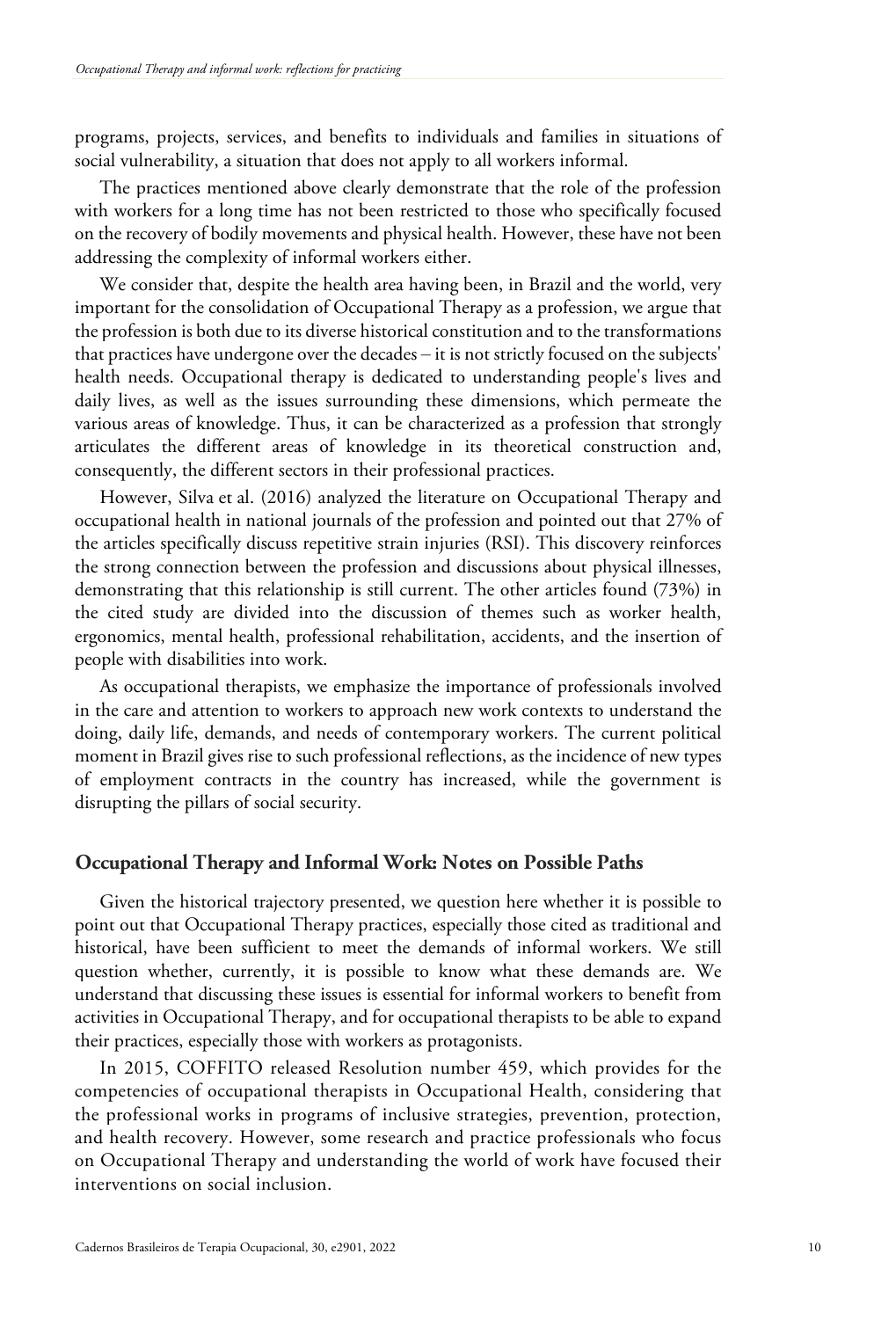In the context of transforming needs in mental health care, the creation of associations and cooperatives that promote social inclusion through work through the solidarity economy is encouraged. From this perspective, work is conceived as one of the rights of people with psychological distress. Work organized along the lines of selfmanagement, one of the fundamental principles of the solidarity economy, contributes to the emancipation of people and collectives, including in the sense of awareness and struggle for their rights as workers (Morato & Lussi, 2015). However, the solidarity economy practices in which Occupational Therapy occupies an important place include, mainly, mental health users, and no other workers who are vulnerable to informal work.

Other practices that can be mentioned are those that seek to think and develop strategies that help make the life trajectory of populations with little access to fundamental rights more dignified. Regarding interventions, they are generally directed to the Unified Social Assistance System (*Sistema Único de Assistência Social* - SUAS), in which Occupational Therapy has operated since 1970 (although its practices have been recognized as important by the National Council for Social Assistance as of 2011) and to educational institutions (Lopes & Malfitano, 2016).

However, we point out that informal work is not only linked to the lives of people from classes considered poor or minority, even though these classes are those who experience the most precarious forms of informal work. Even though informal work is the result of material conditions that produce inequality provided by capitalism, it must also be considered that there is a subjective need that makes some workers opt for informal work over other links. These workers end up convinced that working for themselves has more social value than being employed, even if that means less legal protection. In addition, the low pay of some formal jobs leads workers to abandon opportunities that guarantee rights.

In short, we consider that the actions of the profession with workers historically constructed are currently broader and more intersectoral than those carried out in the early days of the profession in Brazil. However, these still do not necessarily contemplate the diversity and specificities of informal workers.

About the places of action and the necessary articulations in practices with a focus on deregulated work is linked to health, education, social security, and social assistance, but necessarily in an intersectoral manner and articulated with the Public Ministry of the Work, unions, associations, social movements and other devices that include the particularities of informal workers such as youth secretariats and coordinators in the case of young workers, for example.

Interventions can focus on processes of insertion and permanence in work; access/information/understanding about workers' rights; and in the construction of more dignified, fairer life projects/paths aimed at the individuals' desires (Souza, 2020). Practices can have an individual or collective focus, with the group strategy being widely used in the latter case. Thus, the interviews, techniques, assessments, and reassessments are intertwined with the articulations carried out in favor of the construction of life projects, "[...] listening, welcoming, dialogic encounter, social and network articulation" (Galheigo, 2020, p. 14)

Regarding the general practical actions that could be taken to start the construction of actions more focused on the specificities of informal workers in these devices, it is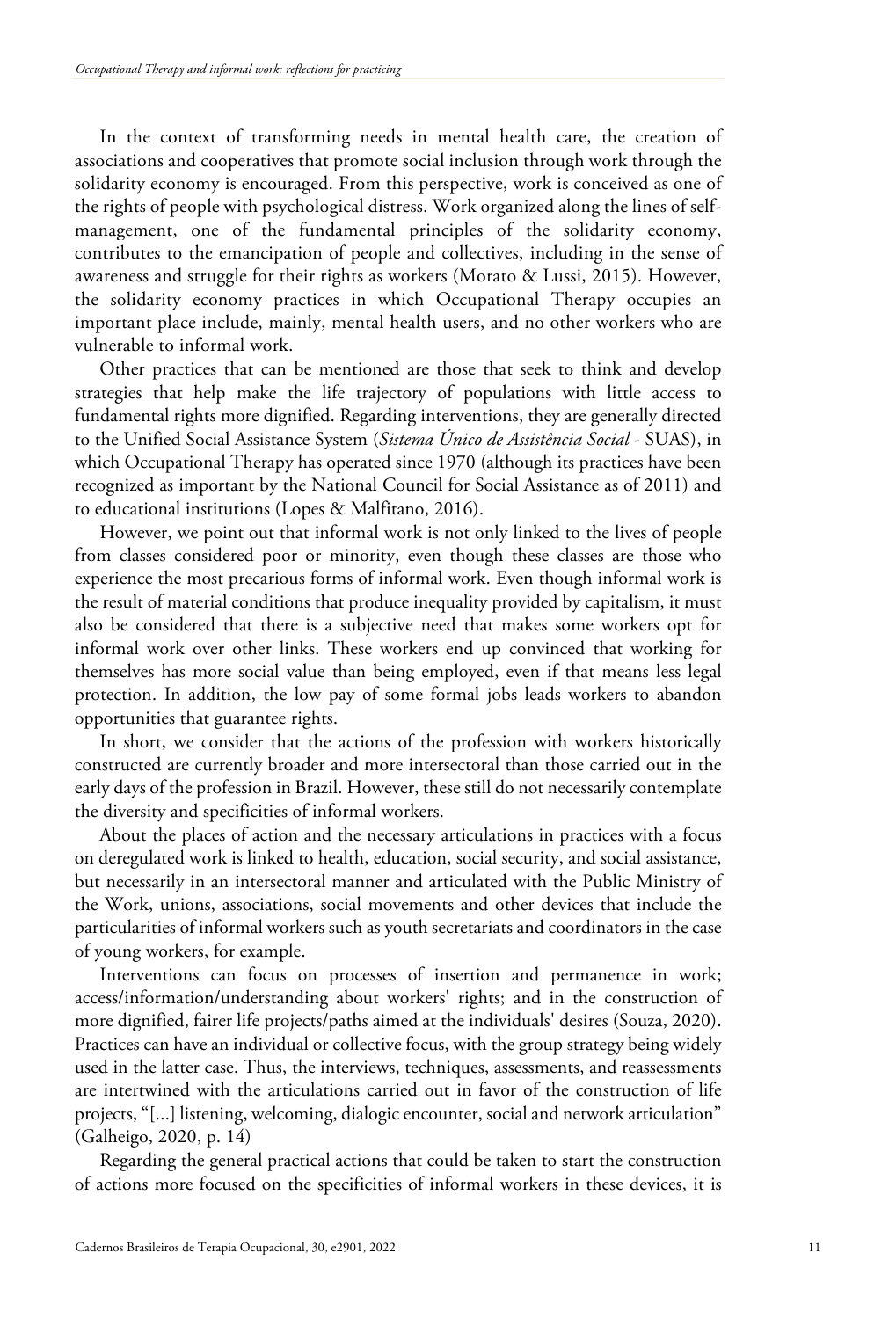pointed out as important for the teams: **a)** getting closer to the places where this work takes place (from the scope private to public space); **b)** identify the types of informal work and their specificities; **c)** identify the different profiles of the populations involved in these activities; **d)** apprehend the trajectories/life stories of workers, seeking to understand the roots of their insertion and permanence in informal activities; **e)** identify with workers what their demands are, to provide greater well-being and more dignified life trajectories; **f)** identify the sectors and professions involved in meeting the demands of this population.

Such issues are fundamental so that, together with workers, it is possible to (re)think of new professional networks and actions, necessary in light of the current situation in Brazil. We understand that it is challenging to operationalize approaches to these workers, as informal work may not be linked to specific institutions or sectors. Approaching informal work is also approaching different physical environments, which can be closed shopping centers, public spaces – such as city streets – or even houses/rooms of workers who call themselves autonomous, liberal, or entrepreneurs.

It is important to point out the role of Higher Education Institutions in this approach, since, from the results of research on the subject, it is possible to obtain data that would help to (re)elaborate the network and new professional strategies/practices aimed at workers in contemporary Brazil, including informal ones. Ethnographic research, for example, as it can provide the researcher/professional with contact with real work experience, constitutes an interesting methodological framework to help think about the needs of workers. Understanding that the worker is a central actor in intervention processes in the field of work, it is necessary that, during these approximation researches, the experience, opinion, daily life, and way of life of the individuals must be respected and valued since they accompany and constitute the processes of illness at and through work (Jacques, 2003).

Faced with a new political, economic and social situation, we point out once again as necessary (re)thinking how the care network works for the worker, especially in the field of worker health, since conventional models do not have proven to be sufficient (Uchôa-de-Oliveira, 2020), especially to meet the demands of informal workers.

Practices that reach informal workers would only cease to be utopian based on community, political and critical approaches. The health, education, social assistance, and welfare teams must be prepared to understand work as a social determinant and to articulate across sectors to provide transformative actions to the detriment of palliatives, which continue to provide for the maintenance of inequalities and the exploitation of man for the work.

However, we highlight some challenges such as the lack of funding in general since the foundation of all networks and devices aimed at the needs of workers, as well as the little interest of political leaders in their functioning, something common in neoliberal governments. It is clarified that the existing experience and literature on Occupational Therapy and work should in no way be discarded. We affirm that the process of designing new theoretical approaches and possibilities for actions must include what has already been done and reported. We believe that theoretical principles and practices traditionally used are fundamental to help think about new demands.

Therefore, we understand that occupational therapists must carry out articulating, political and critical practices, understanding the importance of actions aimed at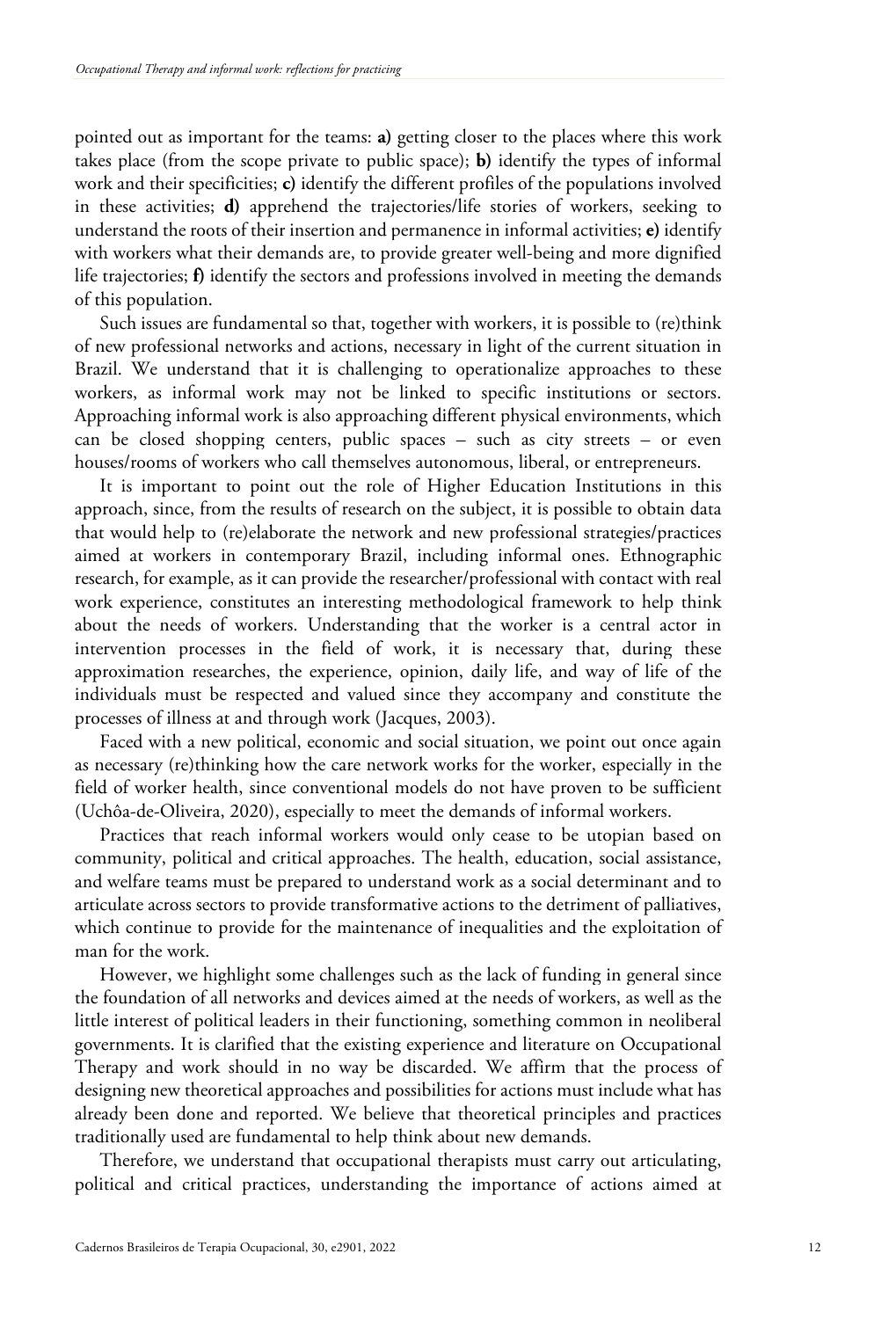disseminating information in the field of work and law and helping in the process of awareness of workers inserted in the capitalist mode of production, always in the sense to favor social participation, the exercise of sociability, the construction of the identity of these workers and their understanding as a class.

Successive changes in legislation have not been finalized. We understand that these changes compromise the achievement of intersectoriality, a strategy that we consider to be the key point for professional practices in the work area (Barros et al., 2020). Changes continue to occur; in addition to thinking about new practices in the profession, we argue that the engagement and political articulation of professionals who work in the field of work is necessary, who must also think about the importance of the emancipation of informal workers. These are preliminary reflections on the subject that aim to support broader practices in the field of work and new research on the subject.

## **References**

- Barros, J. O., Daldon, M. T. B., Rocha, T. O., Sznelwar, L. I., & Lancman, S. (2020). Intersetorialidade em saúde e trabalho no contexto atual brasileiro: utopia da realidade? *Interface*, *24*, 1-14. http://dx.doi.org/10.1590/Interface.190303.
- Brasil. (1999, 06 de maio). Decreto-Lei nº 3048/1999, de 06 de maio de 1999. Regulamenta a Previdência Social brasileira e define as atribuições da Reabilitação Profissional. *Diário Oficial [da] República Federativa do Brasil*, Brasília. Recuperado em 09 de maio de 2020, de http://www.planalto.gov.br/ccivil\_03/decreto/d3048.htm
- Brasil. (2009, 11 de novembro). Portaria nº 2.728, de 11 de novembro de 2009. Dispõe sobre a Rede Nacional de Atenção Integral à Saúde do Trabalhador (Renast). *Diário Oficial [da] República Federativa do Brasil*, Brasília. Recuperado em 9 de maio de 2020, de http://bvsms.saude.gov.br/bvs/saudelegis/gm/2009/prt2728\_11\_11\_2009.html
- Brasil. (2017, 13 de julho). Lei nº 13.467, de 13 de julho de 2017. Altera a Consolidação das Leis do Trabalho (CLT), aprovada pelo Decreto-Lei nº 5.452, de 1º de maio de 1943, e as Leis nos 6.019, de 3 de janeiro de 1974, 8.036, de 11 de maio de 1990, e 8.212, de 24 de julho de 1991, a fim de adequar a legislação às novas relações de trabalho. *Diário Oficial [da] República Federativa do Brasil,* Brasília. Recuperado em 05 de maio de 2020, de https://legis.senado.leg.br/norma/17728053/publicacao/17728664
- Brasil. (2019, 11 de novembro). Medida Provisória nº 905, de 11 de novembro de 2019 (Revogado pela Medida Provisória nº 955, de 2020). *Diário Oficial [da] República Federativa do Brasil*, Brasília. Recuperado em 05 de maio de 2020, de http://www.planalto.gov.br/ccivil\_03/\_ato2019- 2022/2019/Mpv/mpv905.htm
- Bregalda, M. M., & Lopes, R. E. (2013). A atuação dos terapeutas ocupacionais no Instituto Nacional do Seguro Social. In A. P. Simonelli & D. S. Rodrigues (Orgs.), *Saúde e trabalho em debate: velhas questões, novas perspectivas* (pp. 225-239). Brasília: Paralelo 15.
- Cavallini, M. (2019). *Governo apresenta programa de estímulo ao emprego; veja ponto a ponto*. G1 Portal de Notícias. Recuperado em 05 de maio de 2020, de https://g1.globo.com/economia/noticia/2019/11/11/governo-apresenta-programa-de-estimulo-aoemprego-veja-ponto-a-ponto.ghtml
- Cerqueira, E. S. (2017). Considerações acerca do conceito de informalidade. *Revista Produção Acadêmica*, *3*(1), 123-133.
- Galheigo, S. M. (2020). Terapia Ocupacional, cotidiano e a tessitura da vida: aportes teóricoconceituais para a construção de perspectivas críticas e emancipatórias. *Cadernos Brasileiros de Terapia Ocupacional*, *28*(1), 5-25. http://dx.doi.org/10.4322/2526-8910.ctoAO2590.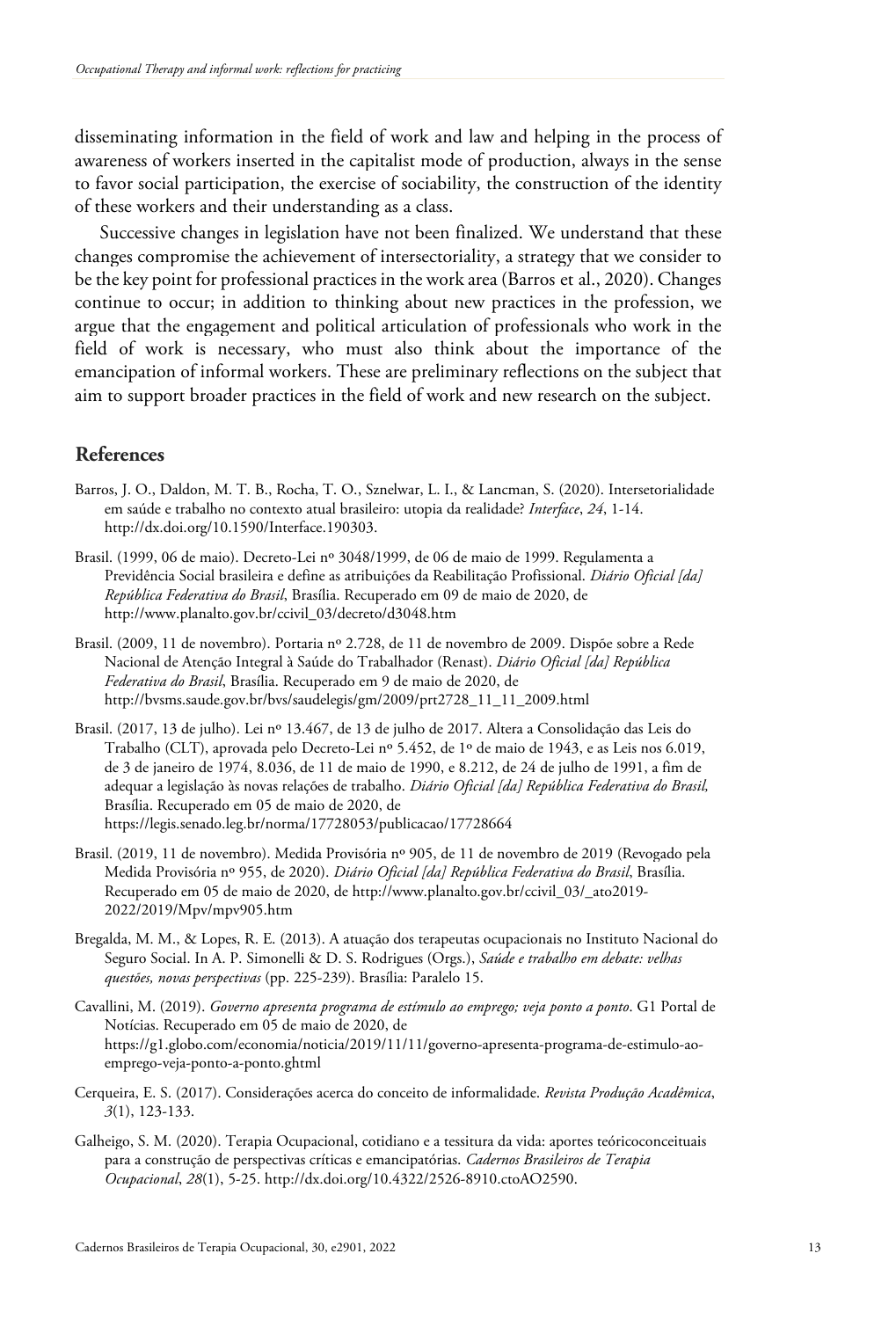- Goldberg, A. (2014). Contextos de vulnerabilidad social y situaciones de riesgo para la salud: tuberculosis en inmigrantes bolivianos que trabajan y viven en talleres textiles clandestinos de Buenos Aires. *Cuadernos de Antropología Social*, (39), 91-114. http://dx.doi.org/10.34096/cas.i39.1287.
- Gomez, M. C., Vasconcellos, L. C. F., & Machado, J. M. H. (2018). Saúde do trabalhador: aspectos históricos, avanços e desafios no Sistema Único de Saúde. *Ciência & Saúde Coletiva*, *23*(6), 1963- 1970.
- Jacques, M. G. C. (2003). Abordagens teórico-metodológicas em saúde/doença mental & trabalho. *Revista de Psicología Social*, *15*(1), 97-116.
- Krein, J. D. (2018). O desmonte dos direitos, as novas configurações do trabalho e o esvaziamento da ação coletiva Consequências da reforma trabalhista. *Tempo Social: Revista de Sociologia da USP*, *30*(1), 77-104.
- Lancman, S. (2004). *Saúde, trabalho e Terapia Ocupacional.* São Paulo: Roca.
- Lima, J. C. (2013). A nova informalidade. In A. B. L. Ivo (Coord.), *Dicionário temático Desenvolvimento e Questão Social: 81 problemáticas contemporâneas* (pp. 330-336). São Paulo: Annablume.
- Lima, J. C., & Junior, A. M. (2018). Mobilidades diferenciadas e ilegalidades institucionalizadas: Tendências e contradições do trabalho na contemporaneidade. *Tempo Social: Revista de Sociologia da USP*, 30(1), 31-51.
- Lima, J. C., & Soares, M. J. B. (2002). Trabalho flexível e o novo informal. *Caderno CRH*, *37*(3), 163- 180.
- Lopes, R. E., & Malfitano, A. P. S. (2016). *Terapia Ocupacional Social: desenhos teóricos e contornos práticos*. São Paulo: EdUFSCar.
- Lopes, R. E., Malfitano, A. P. S., Silva, C. R., & Borba, P. L. O. (2014). Recursos e tecnologias em Terapia Ocupacional Social: ações com jovens pobres na cidade. *Cadernos de Terapia Ocupacional da UFSCar*, *22*(3), 591-602. http://dx.doi.org/10.4322/cto.2014.081.
- Lussi, I. A. O., Matsukura, T. S., & Hahn, M. S. (2010). Reabilitação psicossocial: oficinas de geração de renda no contexto da saúde mental. *O Mundo da Saúde*, *34*(2), 284-290.
- Melo, D. O. C. V. (2015). *Em busca de um ethos: narrativas da fundação da Terapia Ocupacional em São Paulo (1956-1969)* (Dissertação de mestrado). Universidade Federal de São Paulo, São Paulo.
- Misse, M. (2006). O Rio como um bazar: a conversão da ilegalidade em mercadorias políticas. In M. Misse(Org.), *Crime e violência no Brasil contemporâneo: estudos de sociologia do crime e da violência urbana* (pp. 211-228). Rio de Janeiro: Lumen Juris.
- Monzeli, G. A. (2019). *Histórias da Terapia Ocupacional na América Latina: processos de criação dos primeiros programas de formação profissional* (Tese de doutorado). Universidade Federal de São Carlos, São Carlos.
- Morato, G. G., & Lussi, A. O. I. (2015). Iniciativas de geração de trabalho e renda, economia solidária e Terapia Ocupacional: aproximações possíveis e construções necessárias. *Cadernos de Terapia Ocupacional da UFSCar*, *23*(4), 733-745. http://dx.doi.org/10.4322/0104-4931.ctoAO0737.
- Nascimento, A. H. G., & Souza, M. B. C. A. (2018). Ergonomia e postos de trabalho: análise do ambiente de trabalho de professores da Universidade Federal da Paraíba de acordo com a NR17. *Revista Interinstitucional Brasileira de Terapia Ocupacional*, *2*(3), 567-583.
- Noronha, E. G. (2003). "Informal", ilegal, injusto: percepções do mercado de trabalho no Brasil. *Revista Brasileira de Ciências Sociais*, *18*(53), 111-179.
- Organização Internacional do Trabalho OIT. (2002). Decent Work and the informal economy. In *Annals of 90th session International Labour Conference*. Geneva: ILO.
- Pamplona, J. B. (2013). Mercado de trabalho, informalidade e comércio ambulante em São Paulo. *Revista Brasileira de Estudos de Populacao*, *30*(1), 225-24.
- Pinto, J. M. (1990). *As correntes metodológicas em Terapia Ocupacional no Estado de São Paulo (1970 - 1985)* (Dissertação de mestrado). Universidade Federal de São Carlos, São Carlos.